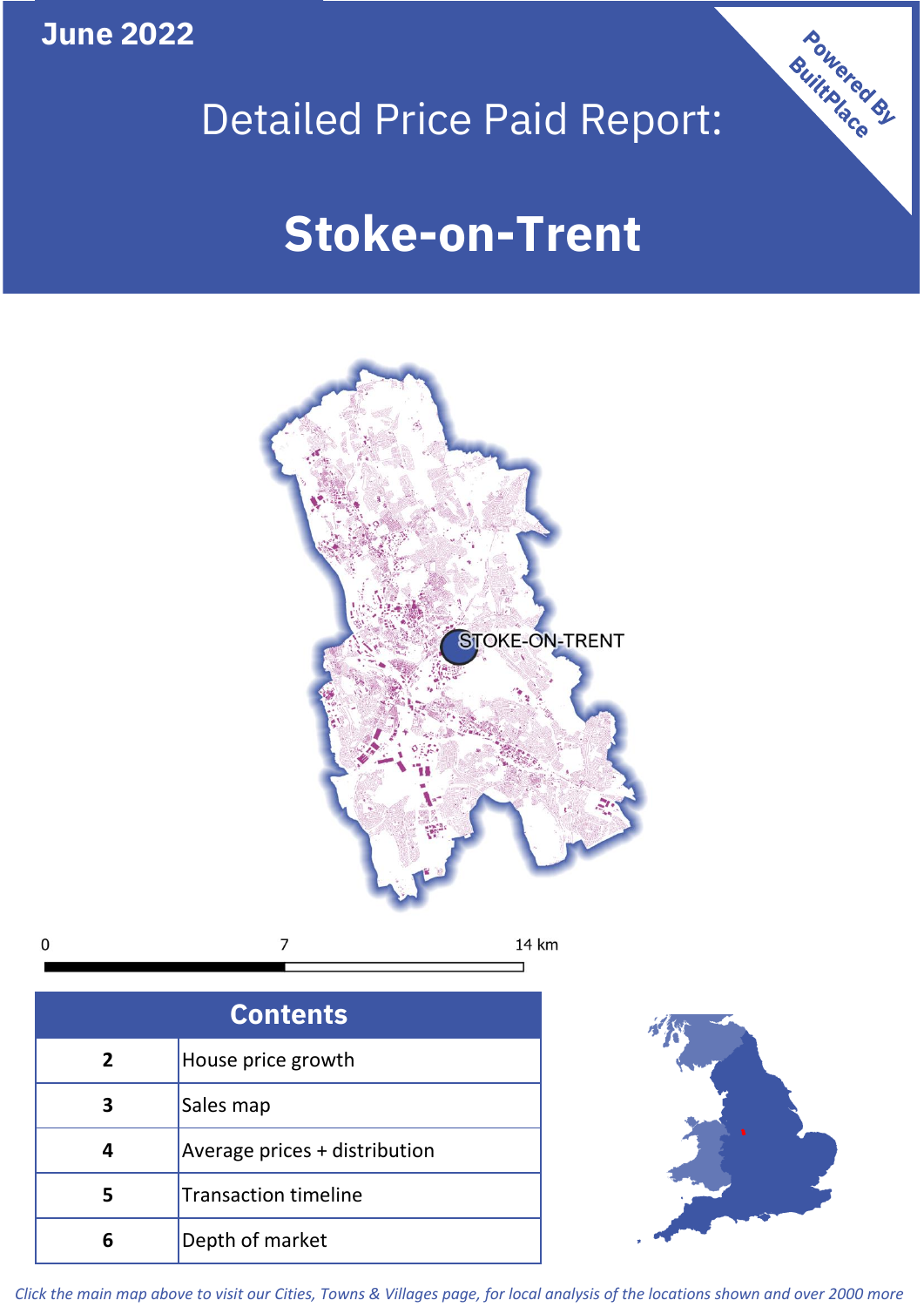### **Headline Data**

|                     | <b>Current level</b> | 3 month | <b>Annual</b> | 5 year  | 10 year |
|---------------------|----------------------|---------|---------------|---------|---------|
| <b>House prices</b> | £136,026             | 2.2%    | 10.5%         | 32.8%   | 56.0%   |
| <b>Transactions</b> | 3,527                | $-6.6%$ | 18.3%         | $-9.4%$ | 57.5%   |

# **House Price Growth (April 2022 data)**

#### *Annual Change in House Prices*



House prices in Stoke-on-Trent grew by 10.5% in the 12 months to April 2022 (based on 3-month smoothed data). By comparison national house prices grew by 10.7% and prices in the West Midlands grew by 10.9% over the same period.

Stoke-on-Trent house prices are now 27.5% above their previous peak in 2007, compared to +45.8% for the West Midlands and +52.9% across England.



#### *Year-To-Date Change in House Prices, December to April*

Local prices have grown by 3.2% in 2022 so far, compared to growth of 3.8% over the same period last year.

#### *Source: OS OpenData; UK House Price Index (Contains HM Land Registry data © Crown copyright)*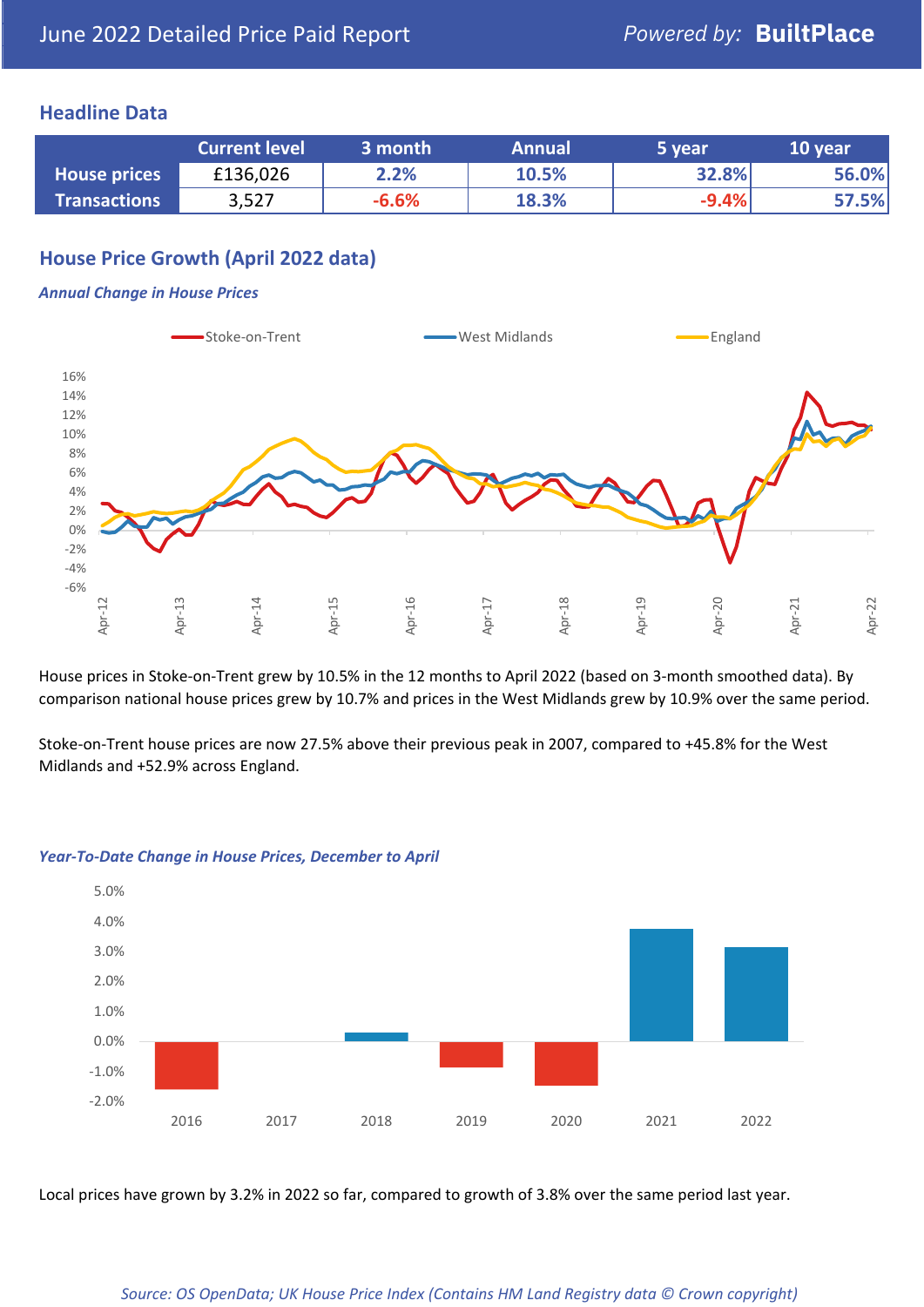# **House Price Map**

#### *12 months to April 2022*



*Each point is one postcode, coloured by the average value relative to all sales in this local authority (price bands are LA-specific quintiles).*

# **Map Key**

| Min      | Max      |                            |
|----------|----------|----------------------------|
| Up to    | £80,000  | 1st quintile / lowest 20%  |
| £80,000  | £106,000 | 2nd quintile               |
| £106,000 | £138,000 | 3rd quintile               |
| £138,000 | £179,000 | 4th quintile               |
| £179,000 | and over | 5th quintile / highest 20% |

*Source: OS OpenData; UK House Price Index (Contains HM Land Registry data © Crown copyright)*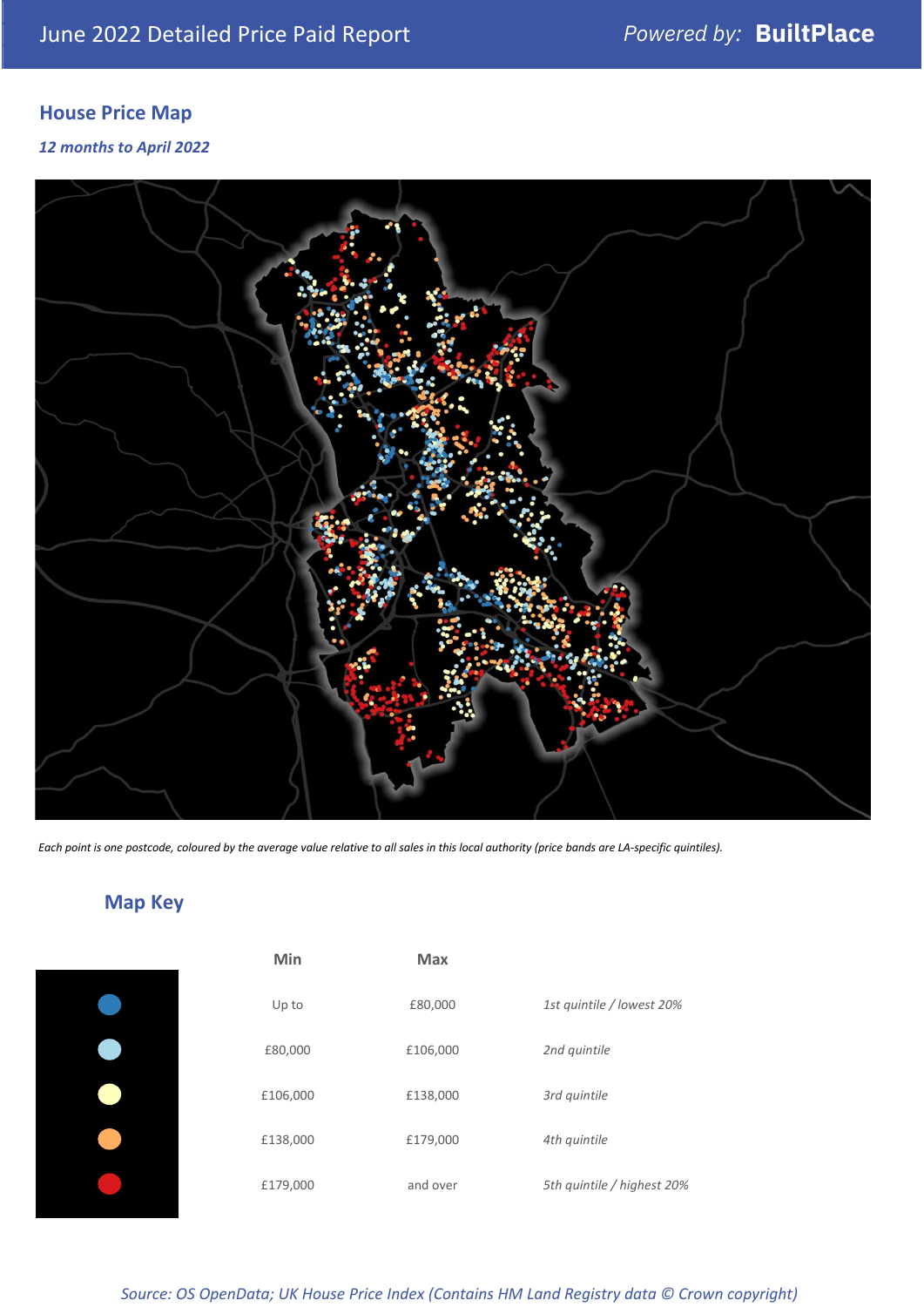# **Average House Price by Property Type**

## *12 months to April 2022*



|                 | <b>New</b>           | <b>Second hand</b> |  |  |
|-----------------|----------------------|--------------------|--|--|
| <b>Flat</b>     | No recorded<br>sales | £77,442            |  |  |
| <b>Terraced</b> | £287,000             | £98,662            |  |  |
| Semi-detached   | £212,995             | £144,861           |  |  |
| <b>Detached</b> | £202,662             | £241,318           |  |  |

## **House Price Distribution by Year**

*All properties, by price band and calendar year (2020 = year to date)*

|                    | 1997 | 2002 | 2007 | 2012 | 2017 | 2019 | 2020 |
|--------------------|------|------|------|------|------|------|------|
| <b>Under £100k</b> | 99%  | 91%  | 58%  | 61%  | 48%  | 37%  | 36%  |
| £100-200k          | 1%   | 8%   | 39%  | 35%  | 43%  | 49%  | 52%  |
| £200-300k          | 0%   | 1%   | 3%   | 3%   | 7%   | 10%  | 8%   |
| E300-400k          | 0%   | 0%   | 0%   | 1%   | 1%   | 2%   | 3%   |
| £400-500k          | 0%   | 0%   | 0%   | 0%   | 0%   | 1%   | 1%   |
| £500k-1m           | 0%   | 0%   | 0%   | 0%   | 0%   | 0%   | 0%   |
| $f1-2m$            | 0%   | 0%   | 0%   | 0%   | 0%   | 0%   | 0%   |
| <b>Over £2m</b>    | 0%   | 0%   | 0%   | 0%   | 0%   | 0%   | 0%   |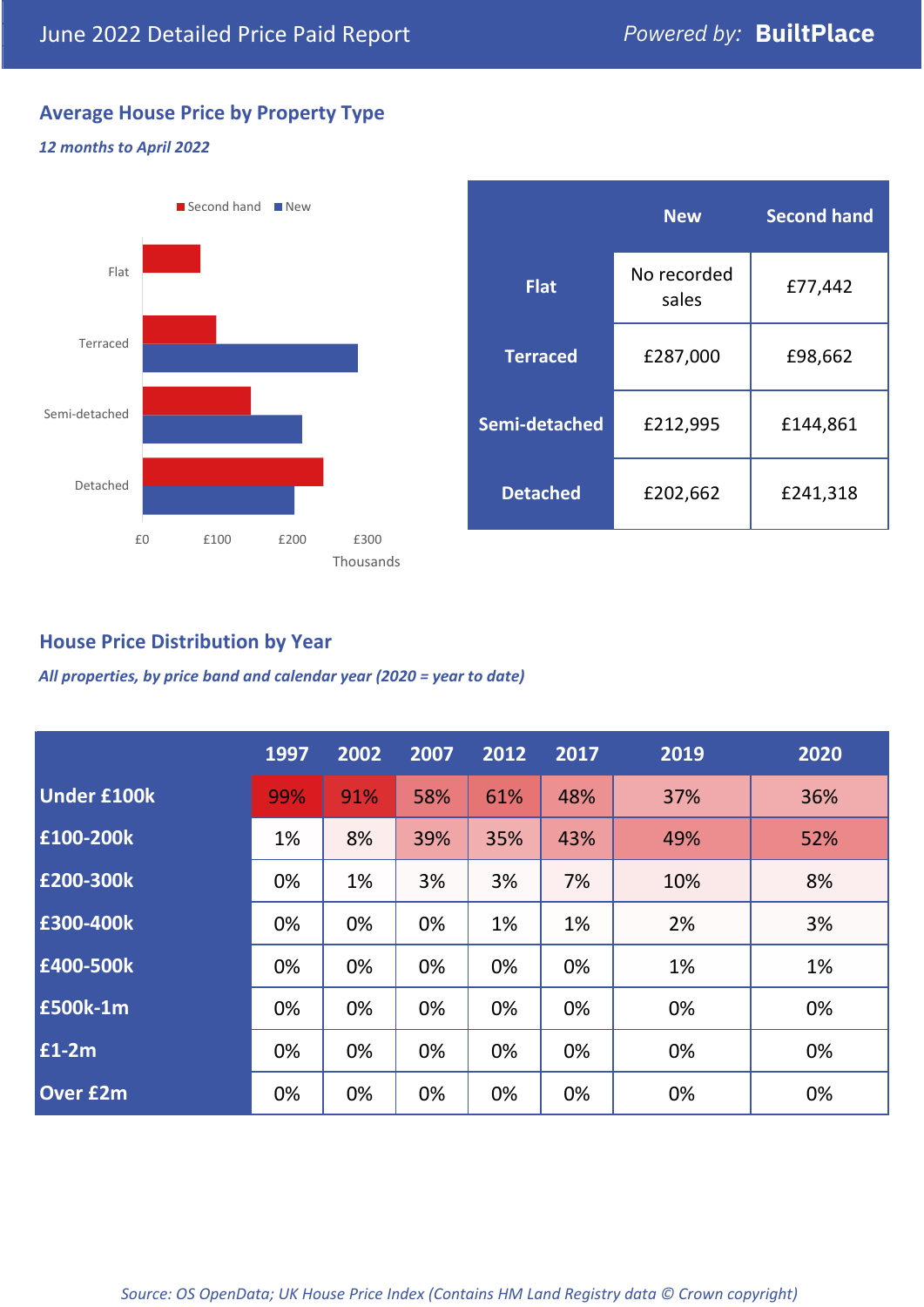# **Transactions (February 2022 data)**

*Annual Transactions, Indexed (2001-05 average = 100)*



There were 3,527 transactions in Stoke-on-Trent during the 12 months to February 2022. This is 61% of the average from 2001-05 and suggests activity is significantly below pre-downturn levels.

Transactions in Stoke-on-Trent have grown by 0.1% since 2014, compared to changes of -4.1% for West Midlands and - 7.7% for England.



#### *Cash and New Build Sales as % of Total, by Year*

*Note: The data on this page EXCLUDES transactions identified as transfers under a power of sale/repossessions, buy-to-lets (where they can be identified by a mortgage), and transfers to non-private individuals - i.e. it comprises only Land Registry 'A' data.*